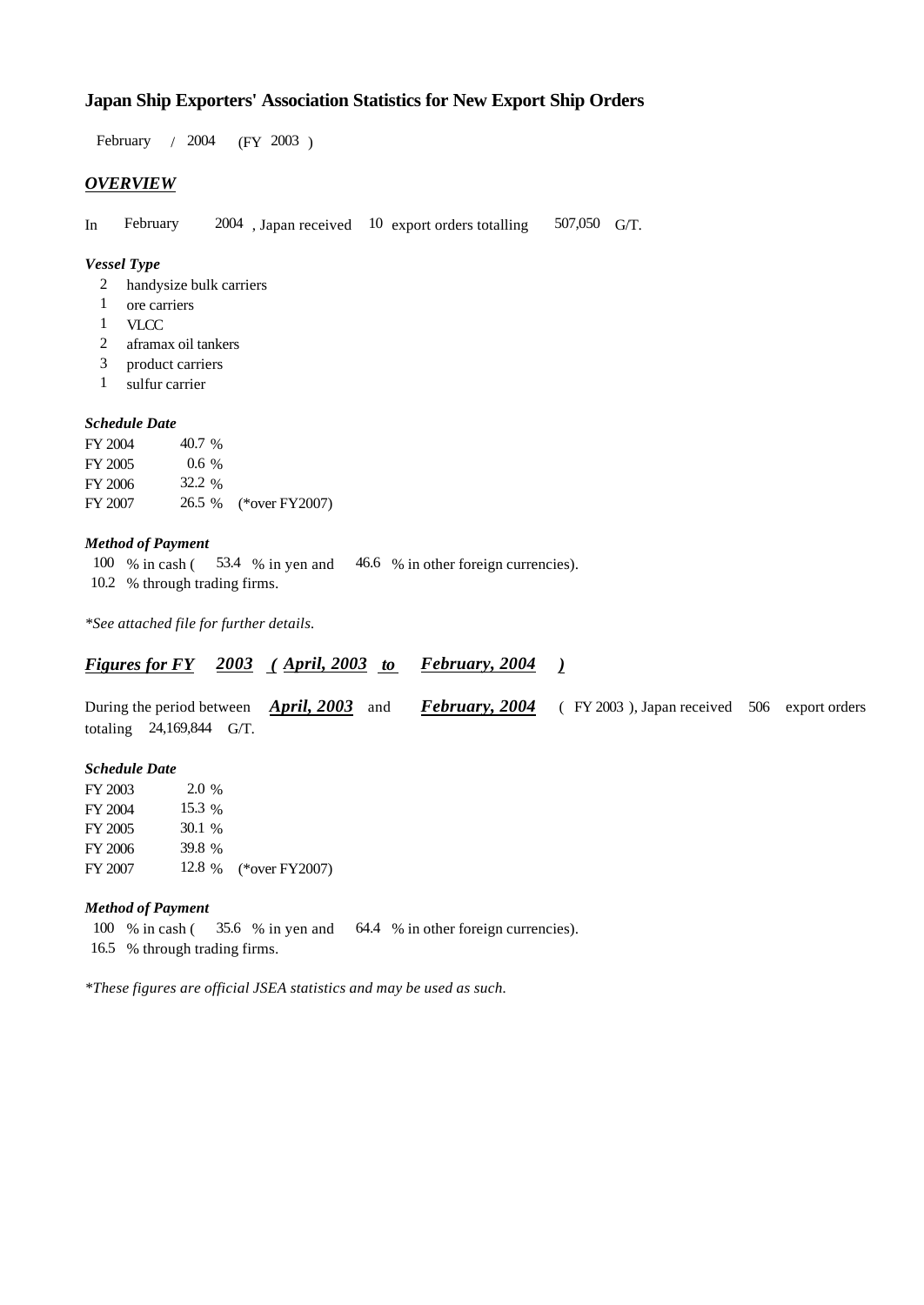# New Export Orders Placed in February 2004 (FY 2003) Based on Fiscal Year

| Apr 02 to Mar 03<br>Description |     | Apr 03 to Oct 03 |                    | November 2003 |     | December 2003 |     | January 2004 |     | February 2004 |     | Apr 03 to Feb 04 |      | Jan 04 to Feb 04 |           |           |
|---------------------------------|-----|------------------|--------------------|---------------|-----|---------------|-----|--------------|-----|---------------|-----|------------------|------|------------------|-----------|-----------|
|                                 | No. | G/T              | No.                | G/T           | No. | G/T           | No. | G/T          | No. | G/T           | No. | G/T              | No.  | G/T              | No.       | G/T       |
| <b>General Cargos</b>           | 14  | 475,900          | 39                 | 1,580,750     |     | 235,200       |     | 199,800      |     | 402,000       |     |                  | 51   | 2,417,750        |           | 402,000   |
| <b>Bulk Carriers</b>            | 251 | 10,746,210       | 210 <sup> </sup>   | 9,012,790     | 28  | 1,162,750     | 86  | 3,718,500    | 13  | 532,300       |     | 146,250          | 340  | 14,572,590       | <b>16</b> | 678,550   |
| Tankers                         | 71  | 3,886,550        | 83                 | 5,278,587     |     | 411.767       |     | 271,600      | 13  | 856,750       |     | 360,800          | 1151 | 7,179,504        | <b>20</b> | 1,217,550 |
| Combined Carriers               |     |                  | $^{\prime \prime}$ |               |     |               |     |              |     |               |     |                  |      |                  |           |           |
| Others                          |     |                  |                    |               |     |               |     |              |     |               |     |                  |      |                  |           |           |
| Total                           | 336 | 15,108,660       | 332                | 15,872,127    | 39  | 1,809,717     | 94  | 4,189,900    |     | 1,791,050     | 10  | 507,050          | 506  | 24.169.844       | 41        | 2,298,100 |
| FY 2002 / FY2003 (%)            |     | $*144.9$         |                    | 183.6         |     | 261.7         |     | 475.3        |     | 111.0         |     | 40.9             |      | 184.9            |           | $** 80.6$ |
| In CGT                          |     | 7,288,257        |                    | 7.711.900     |     | 908,633       |     | .882,055     |     | 932,421       |     | 228,865          |      | 11,663,874       |           | 1,161,286 |

JSEA (March 2004)

*Figures for shipbulding orders of 500 G/T and over for export as steel vessels placed with JSEA members are covered.*

\*FY 2001/FY2002

\*\*Calender Year 2002/2003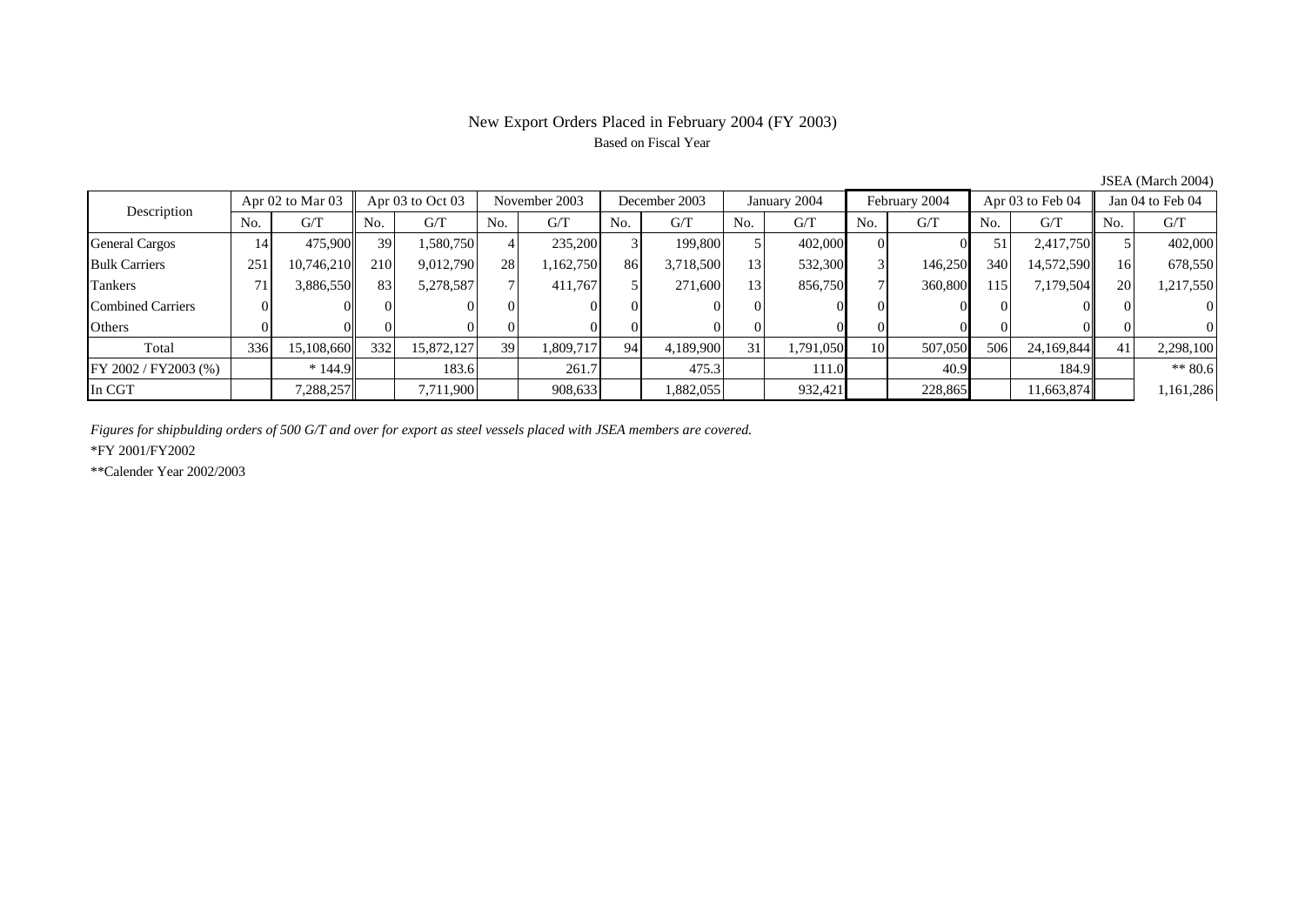# Export Ships Delivered in Febuary 2004 (FY 2003) Based on Fiscal Year

| Description              | Apr $02$ to Mar $03$ |            | Apr 03 to Oct 03 |           | November 2003 |         | December 2003 |         | January 2004    |           | February 2004 |         | Apr 03 to Feb 04 |            | Jan 04 to Feb 04 |            |
|--------------------------|----------------------|------------|------------------|-----------|---------------|---------|---------------|---------|-----------------|-----------|---------------|---------|------------------|------------|------------------|------------|
|                          | No.                  | G/T        | No.              | G/T       | No.           | G/T     | No.           | G/T     | No.             | G/T       | No.           | G/T     | No.              | G/T        | No.              | G/T        |
| <b>General Cargos</b>    | 31                   | 1,092,204  | 16               | 514,724   |               | 182,284 |               | 58,526  |                 | 202,708   |               | 129,396 | 29               | 1,087,638  |                  | 332,104    |
| <b>Bulk Carriers</b>     | 124                  | 4,637,434  | 60               | 2,581,714 | 61            | 264,447 |               | 107,224 | 18              | 727,868   | 13            | 429,062 | 99               | 4,110,315  | 31               | 1,156,930  |
| Tankers                  | 72                   | 4,678,657  | 61               | 3,530,604 | 61            | 314,578 |               | 156,759 | 15              | 807,463   | 61            | 316,786 | 92               | 5,126,190  | 21               | 1,124,249  |
| <b>Combined Carriers</b> |                      |            |                  |           |               |         |               |         |                 |           |               |         |                  |            |                  | $\Omega$   |
| Others                   |                      | 21.188     | ΩI               |           |               |         |               |         |                 |           |               | 115,875 |                  | 115,875    |                  | 115,875    |
| Total                    | 228                  | 10,429,483 | 137              | 6,627,042 | 151           | 761,309 | $\mathbf{R}$  | 322,509 | 38 <sub>1</sub> | 1,738,039 | 23            | 991,119 | 221              | 10,440,018 | 61               | 2,729,158  |
| FY 2002 / FY2003 (%)     |                      | $*94.7$    |                  | 122.2     |               | 79.8    |               | 67.6    |                 | 137.2     |               | 86.9    |                  | 112.7      |                  | ** $113.3$ |
| In CGT                   |                      | 5,277,721  |                  | 3,195,768 |               | 397,513 |               | 170.179 |                 | 956,141   |               | 599,868 |                  | 5,319,469  |                  | 1,556,009  |

JSEA (March 2004)

*Deliveries of new shipbuilding orders of 500 G/T and over for export as steel vessels placed with JSEA members are covered.*

\*FY 2001/FY2002

\*\*Calender Year 2002/2003